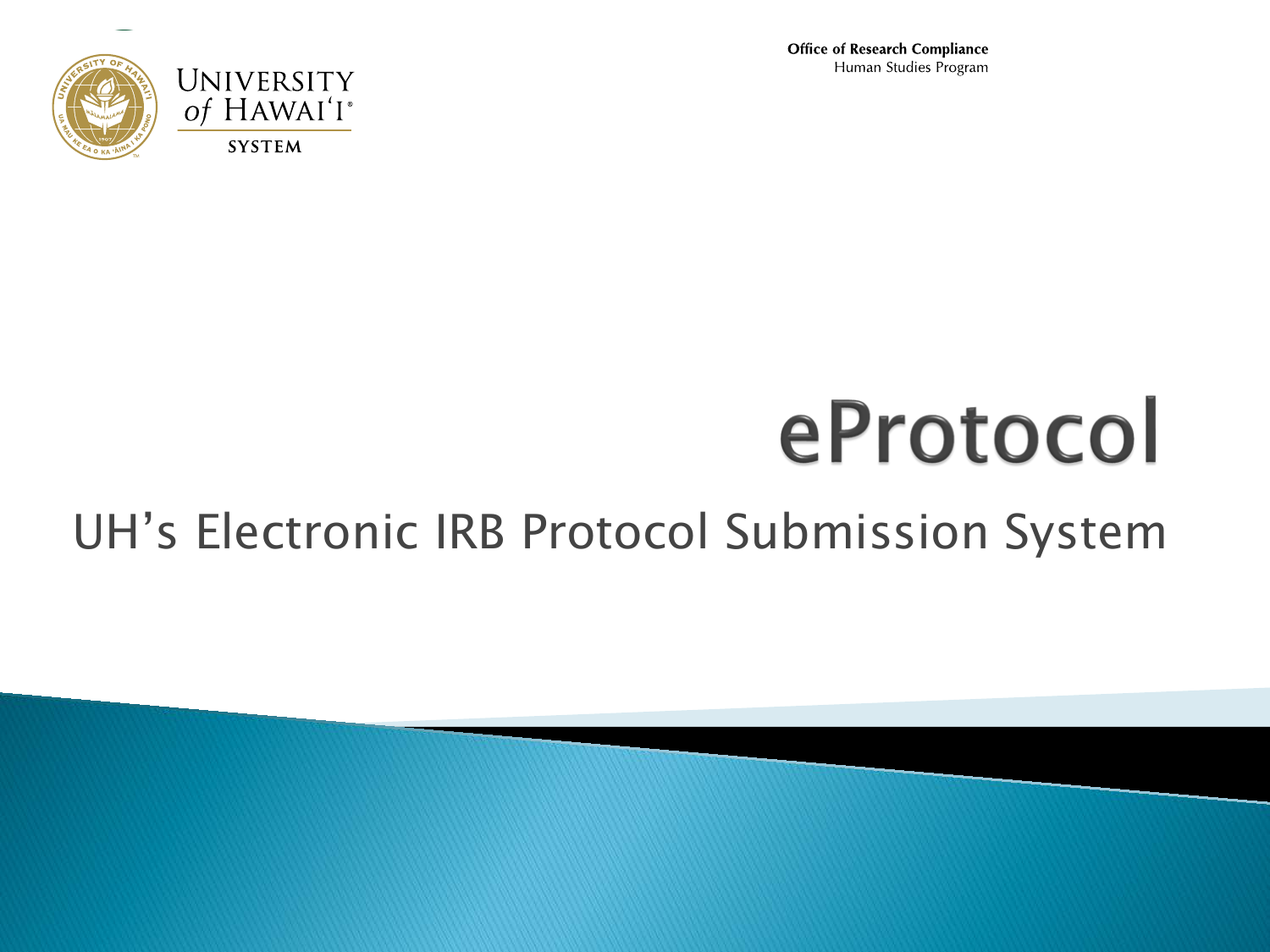## **Benefits of eProtocol**

- Faster turnaround time
- Automated functions
	- Automatically uploads CITI training requirements
	- Pre-populates Investigators and Key Personnel information
	- Reminders and Alerts
		- Requiring Investigators' action
		- Upcoming expiration

#### ▶ Smart Form

◦ No need for Investigators to guess which review level protocol qualifies to determine which application form to use

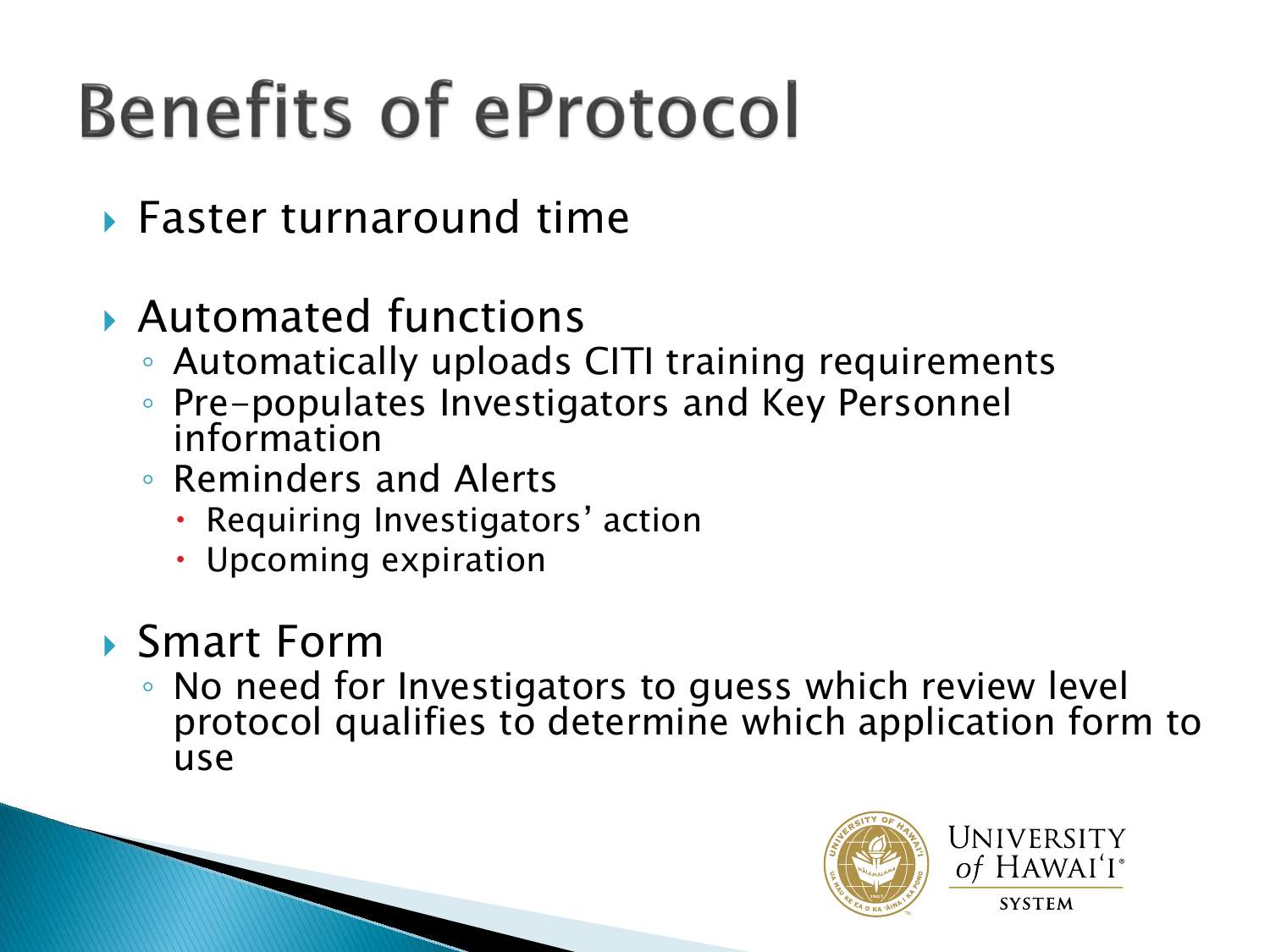## **Benefits of eProtocol**

- $\rightarrow$  24/7 access to status of protocol submissions
- ▶ Electronic signature and submissions
- ▶ Upgrades and improvements can be done inhouse



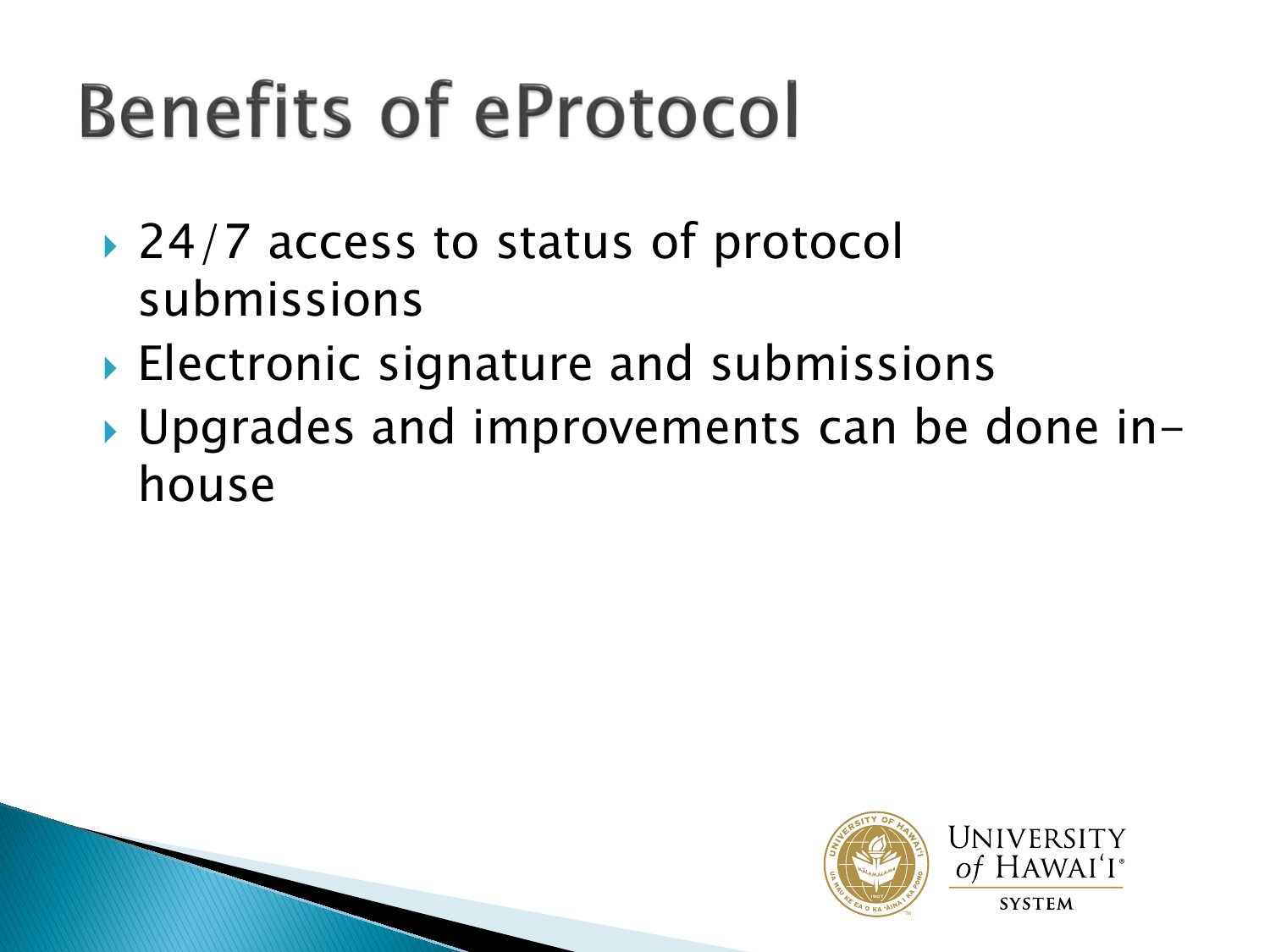## What's different?

- $\triangleright$  More questions on the application
	- $\triangleright$  the questions are more specific
		- $\triangleright$  reduce need for clarification
		- significantly reduces turnaround time
- Conflict of Interest questions are now included
- $\triangleright$  Funding questions
- Collaborative Research
	- $\triangleright$  notes and requires the attachment of any agreements for ceding
- $\triangleright$  HIPAA will be addressed

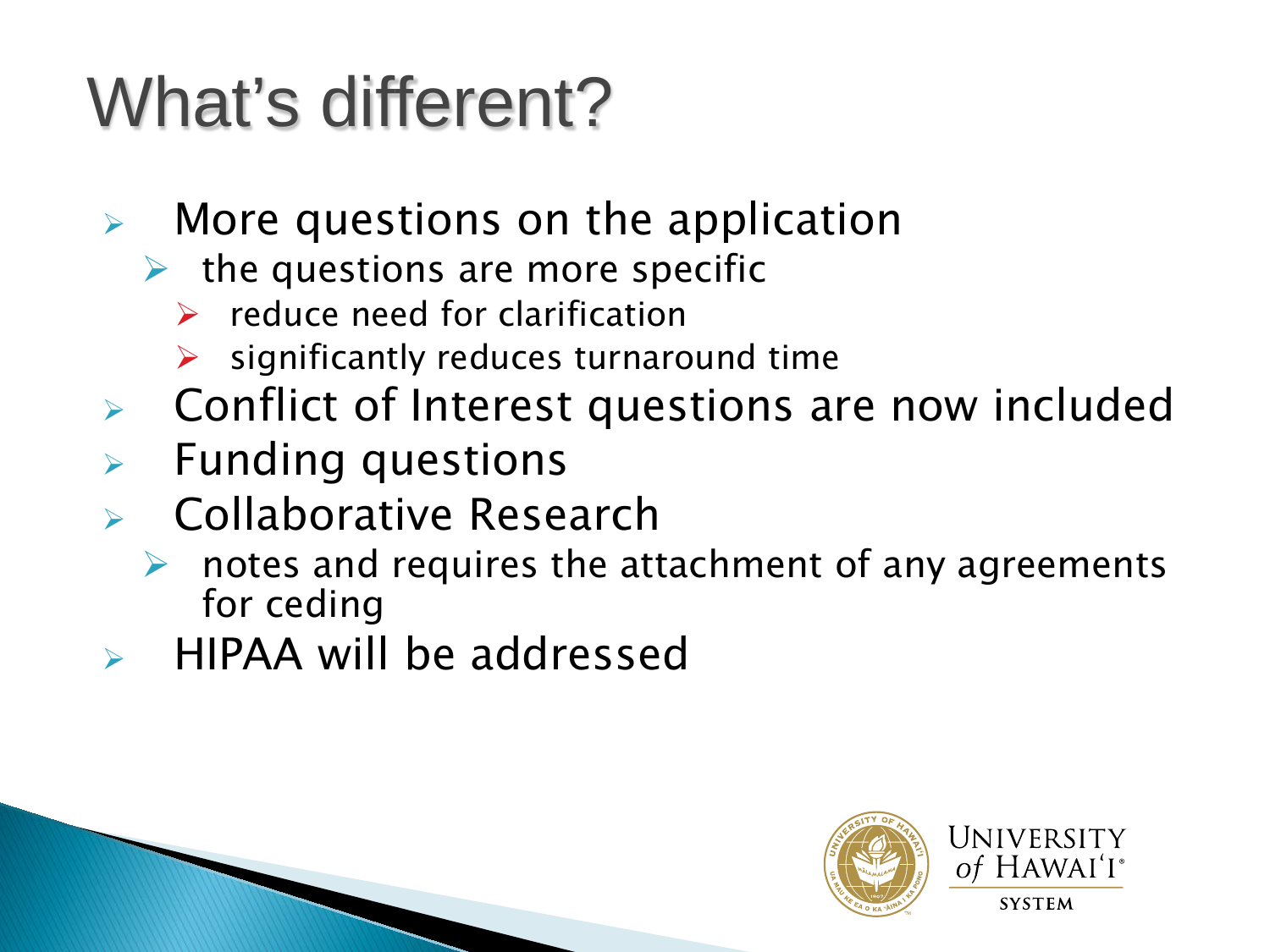### **Training and Informational Sessions - TBD**

- eProtocol Quick Link will include:
	- User manual
	- Video tutorials
	- Schedule of face-to-face training via computer labs
	- eProtocol questions on paper for guidance

Training Materials and Documents can be found at http://www.hawaii.edu/researchcompliance/irbeprotocol

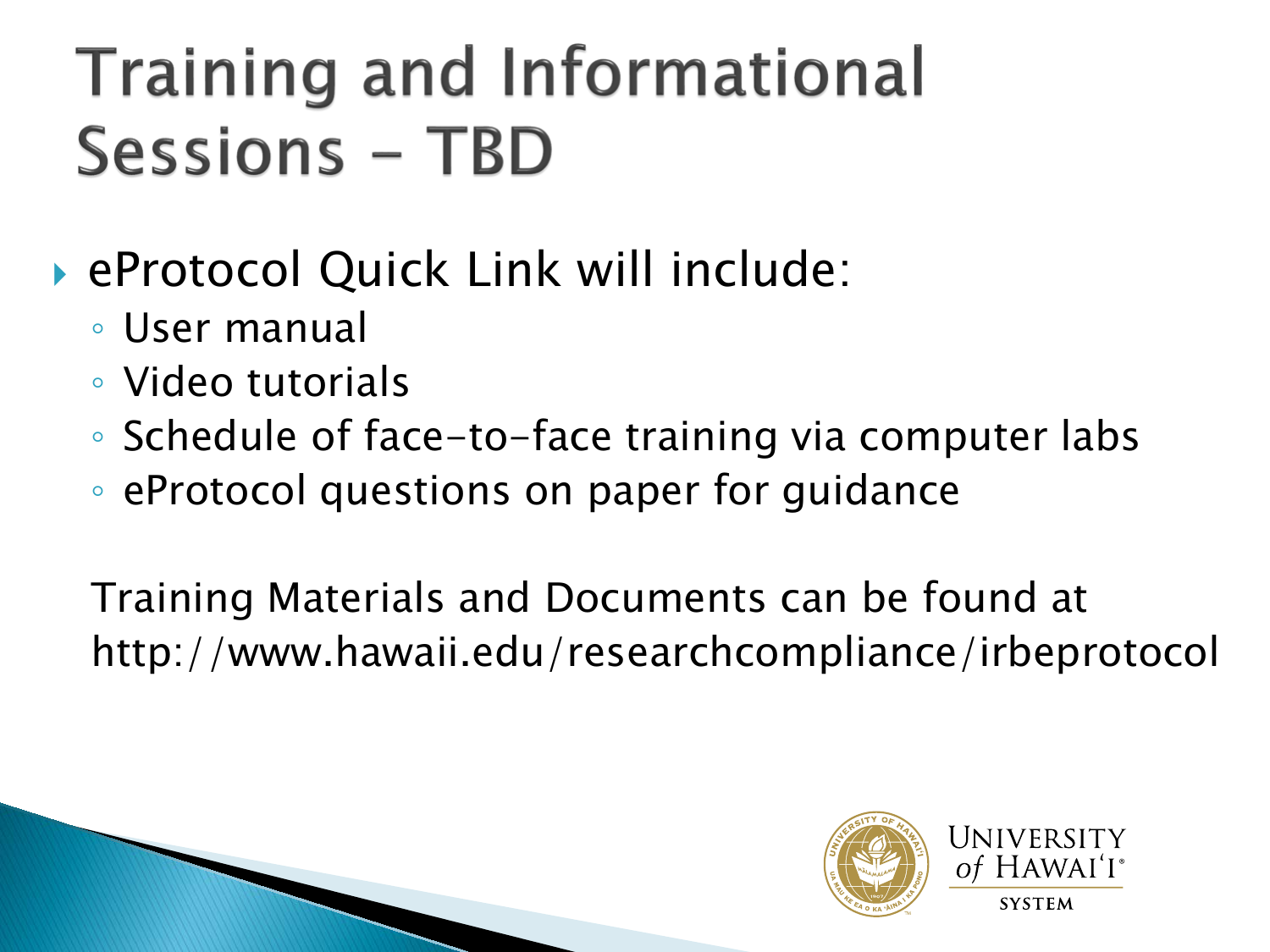### eProtocol and CITI Interface

Let's do this first…https://www.citiprogram.org/

▶ On the CITI log in page, choose "Log in through my institution," log in via SSO.

- Choose "University of Hawaii."
- **Log in using your UH username and password.**
- ▶ This will enable eProtocol to automatically verify and list the courses you have completed.

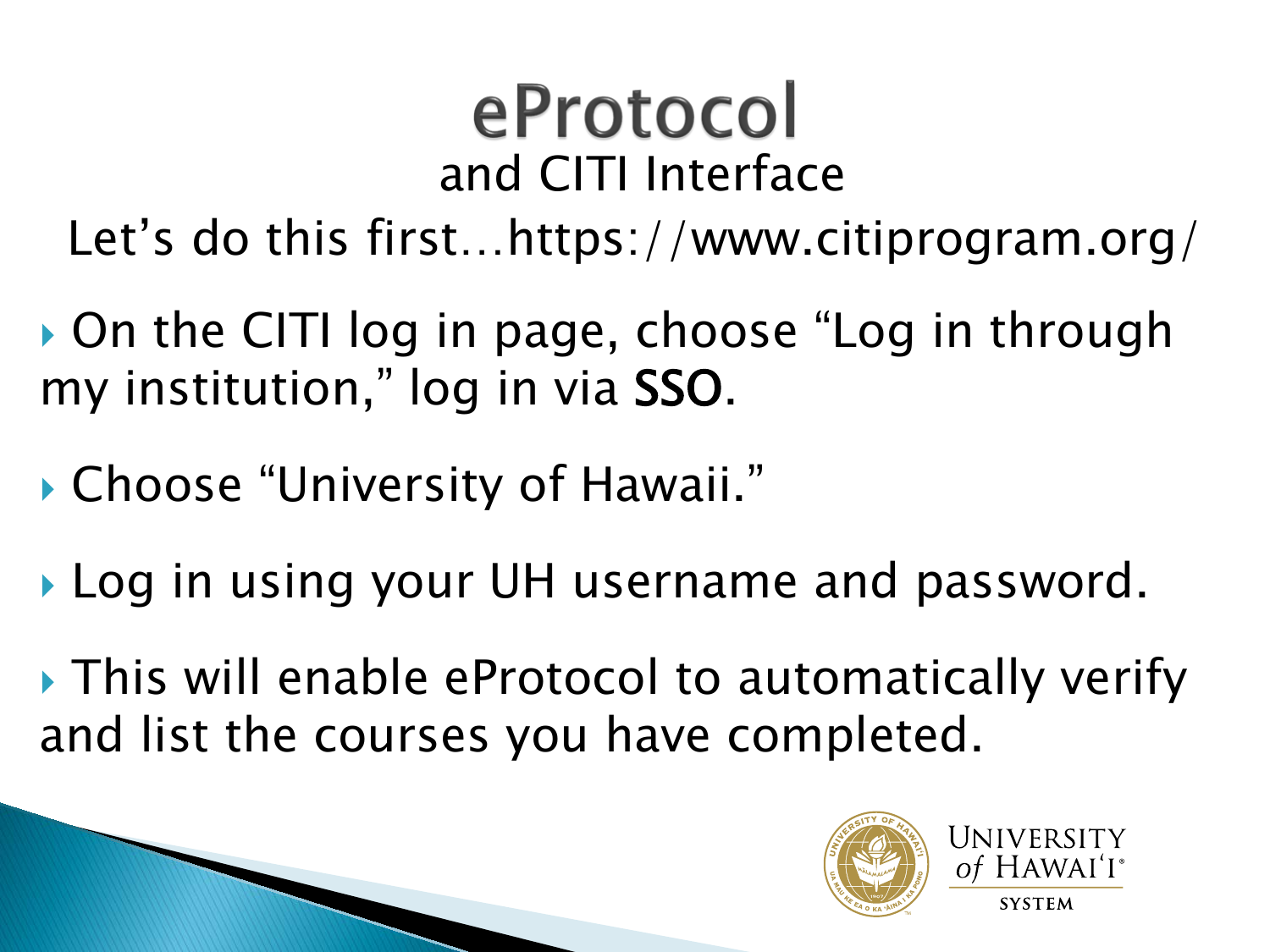## eProtocol

Use only Firefox, Safari or Internet Explorer.

- Google Chrome is not a compatible browser
- Before entering the eProtocol site, please disable your browser's pop-up blocker or allow for exceptions for [https://uhmanoa.keyusa.net](https://uhmanoa.keyusa.net/).
- ▶ Log in with your UH username and password.

 $\triangleright$   $*$  Do not use the back and forward button – you will be dropped from the site. Navigate within the system.

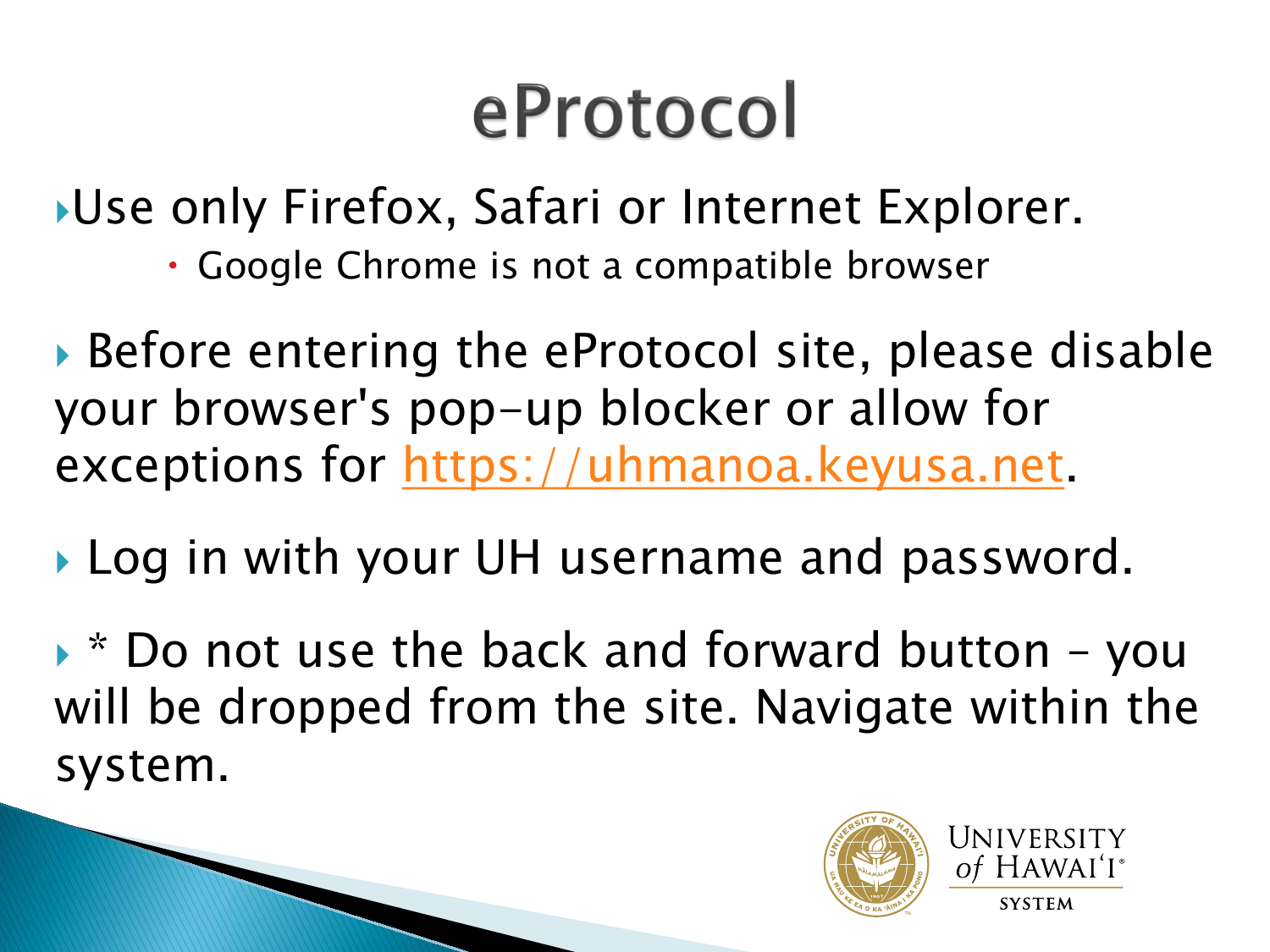## eProtocol

<https://uhmanoa.keyusa.net/>

### [https://manoa.hawaii.edu/researchcompliance](https://manoa.hawaii.edu/researchcompliance/human-studies) /human-studies